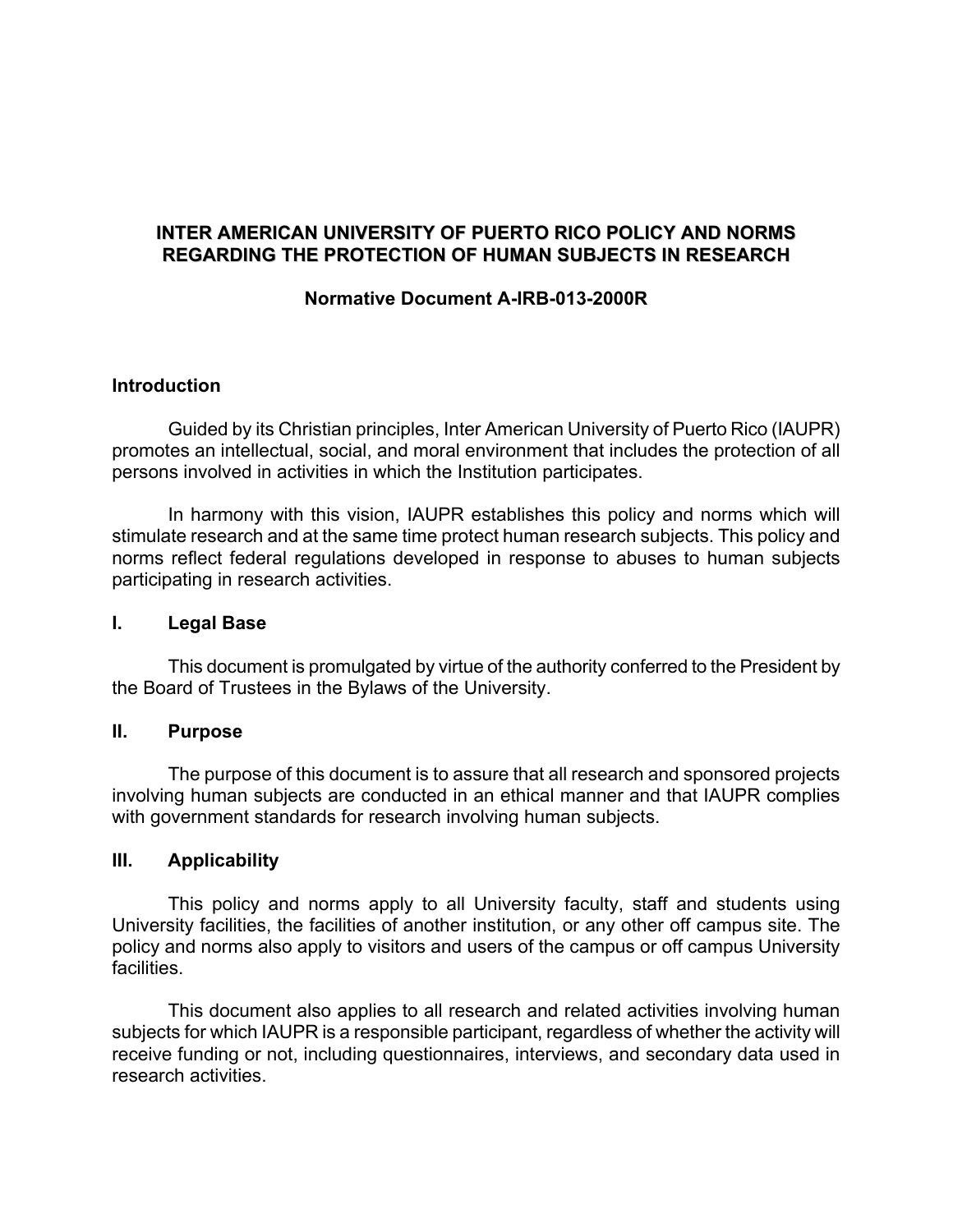#### **IV. Sources**

- 4.1 Code of Federal Regulations (CFR) 45 CFR § 46 (August 19, 1991, as amended).
- 4.2 The National Commission for the Protection of Human Subjects of Biomedical and Behavioral Research. The Belmont Report: Ethical Principles and Guidelines for the Protection of Human Subjects of Research, April 18, 1979.

## **V. Definitions**

In this document the following terms and expressions have the meaning given below:

- 5.1 Human Subject A living individual about whom a researcher obtains:
	- 5.1.1 data through intervention or interaction with the individual or;
	- 5.1.2 identifiable private information.
- 5.2 Identifiable Information Information from which the identity of the subject is or may be readily ascertained or associated.
- 5.3 Informed Consent The voluntary agreement obtained from a subject (or the subject's legally authorized representative) to participate in research or related activity, before participating in that activity. The consent must permit the individual (or legally authorized representative) to exercise free power of choice without undue inducement or any element of deceit, fraud, force, duress, or other form of coercion or constraint. Without this consent, the subject will not be able to participate in the research.
- 5.4 Interaction Communication or interpersonal contact between researcher and subject.
- 5.5 Intervention Includes both: (a) physical procedures and (b) manipulation of the subject by which data are gathered or the subject's environment is controlled for research purposes.
- 5.6 Institutional Review Board (IRB) Independent review group, established by the Institution, to review and oversee compliance of applicable rules and regulations in research projects that involve human subjects.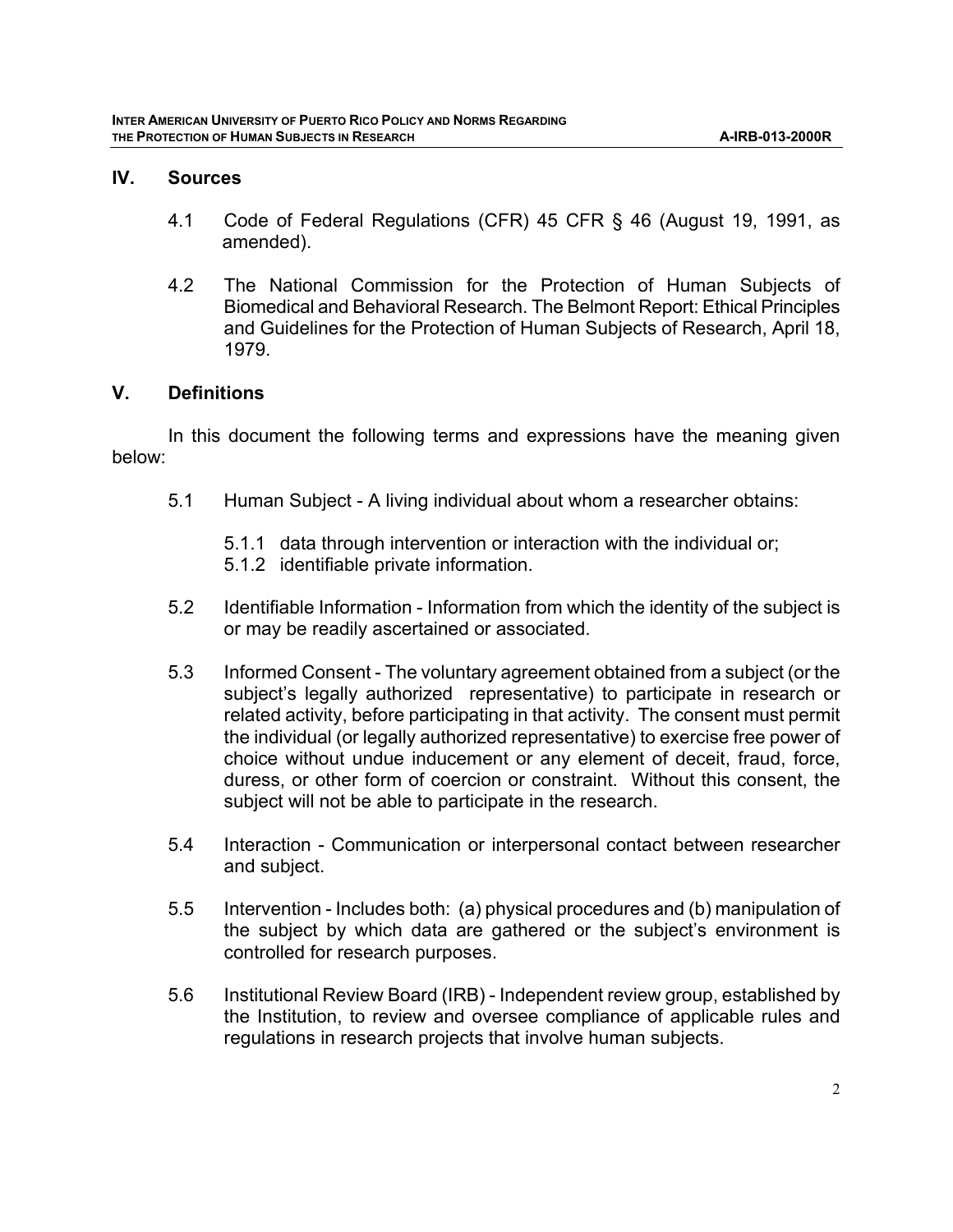- 5.7 Legal-Age Subjects In Puerto Rico, a legal-age subject is a person over 21 years old as per Article 247 of the Puerto Rico Civil Code.
- 5.8 Minimal Risk The probability and magnitude of harm or discomfort anticipated in the research are not greater in and of themselves than those normally encountered in daily life or during the performance of routine medical or psychological examinations or tests.
- 5.9 Project Assurance A contract with the federal government stipulating responsibilities of institutional officials, the IRB, and principal investigators for the conduct of research involving human subjects.
- 5.10 Private Information Information that an individual has provided for specific purposes and that the individual can reasonably expect will not be made public, or information about behavior that occurs in a context in which an individual can reasonably expect that no observation or recording is taking place.
- 5.11 Research and Related Activities A systematic investigation, including research development, testing and evaluation, designed to develop or contribute to generalizable knowledge.

Before any research project involving human subjects can be started and conducted at IAUPR, it must be submitted for review to the IAUPR Human Subjects IRB. All proposals submitted to funding sources must have approval from the IRB prior to submission or as specified by the funding source regulations. Only the IRB is authorized to designate review of a protocol as "pending."

## **VI. Information for Researchers**

Laws, regulations, policies, norms and procedures, The Belmont Report, applications, sample forms, and pertinent information, such as periodicals, newsletters, and books, are maintained in the Office of the Dean of Academic Affairs of the Academic Units and at the IRB Office at the Vice Presidency for Academic & Student Affairs & Systemic Planning for the use of the researchers.

## **VII. Institutional Responsibilities**

7.1 All research involving human subjects conducted under the auspices of the University, or any campus-related organization must be reviewed and approved by the IRB prior to commencement of the research activity.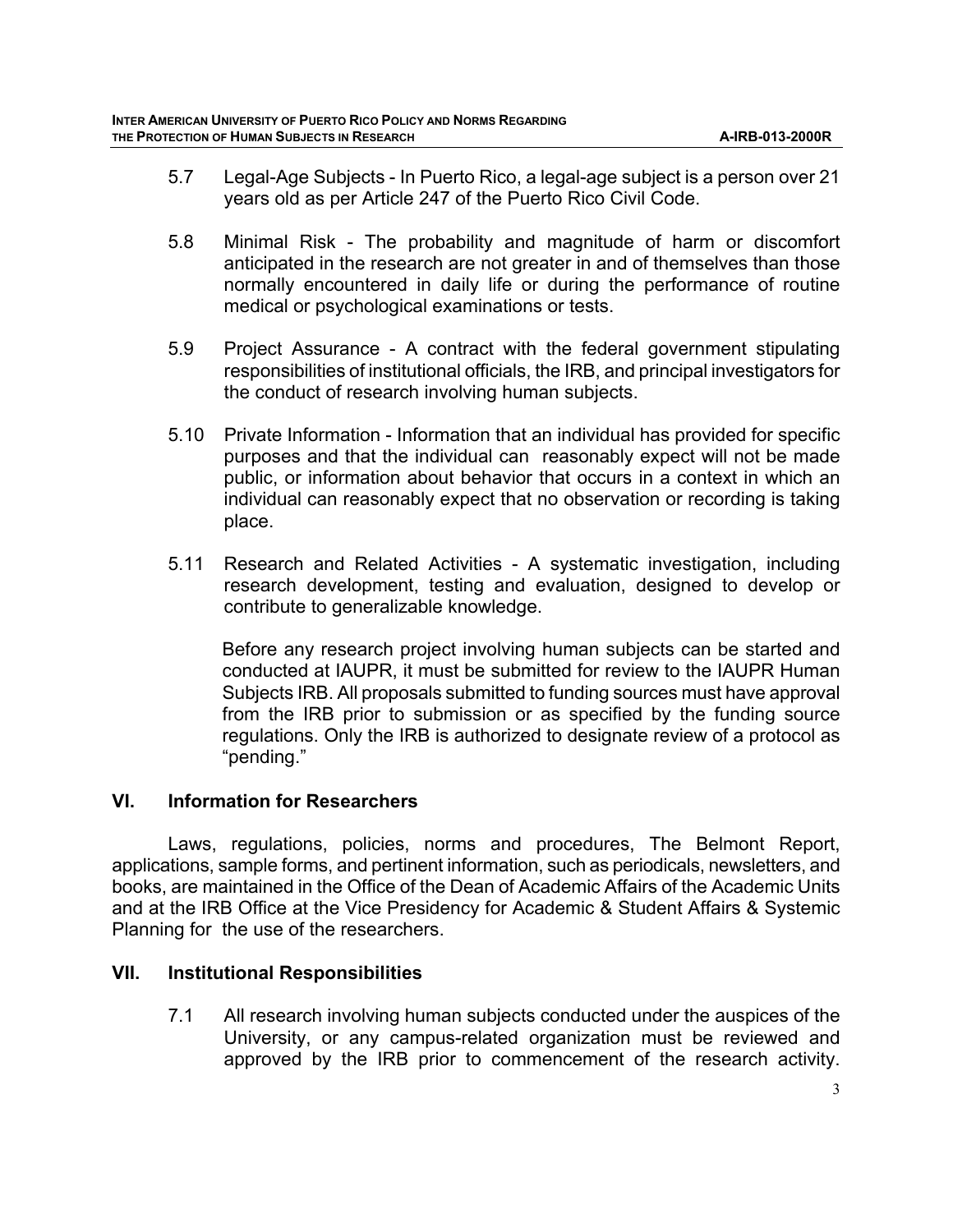Materials submitted for review should include the current "Application for Approval for Research Involving Human Subjects," a detailed protocol outlining all experimental procedures including anticipated risks and benefits to the subject, and consent forms (in accordance with 45 CFR 46 Department of Health and Human Services (DHHS) and, when applicable, 21 CFR 50 Federal Drug Administration (FDA). The application and supporting documents must be endorsed by the Department Chair and the Dean of Academic Affairs before submittal to the University IRB Administrator in the Vice Presidency for Academic and Student Affairs and Systemic Planning.

- 7.2 For multiyear projects, IRB approval must be renewed annually. Renewal forms are sent to the principal investigator approximately 2 months prior to the end of the approval period. Projects are inactivated if response to renewal notification is not received by the end of the month in which the approval period lapses. If the project is to continue, the IRB Administrator must be notified in order to reactivate the project.
- 7.3 Unanticipated problems involving risks to subjects or others must be reported promptly to the IRB for evaluation.
- 7.4 Any revisions or amendments to the approved research activity must be submitted to, and approved by, the IRB prior to implementation of the revised/amended activity.

## **VIII. Distribution of Responsibility**

The responsibility for the protection of subjects in research is distributed among several parties: the responsible project investigator, the departmental executive officer, the Institutional Review Board (IRB) and IRB-approved departmental review bodies, and those at cooperating institutions who provide access to subjects.

- 8.1 Responsible Project Investigator The individual responsible for the conduct of the activity, i.e., the responsible project investigator, has primary responsibility for the protection of the rights and welfare of human subjects. Specifically, the investigator is responsible for:
	- 8.1.1 Carefully designing research methods,
	- 8.1.2 Adhering to ethical codes and applicable policies, norms and procedures of the IAUPR, the sponsoring agency, and cooperating institutions, if any,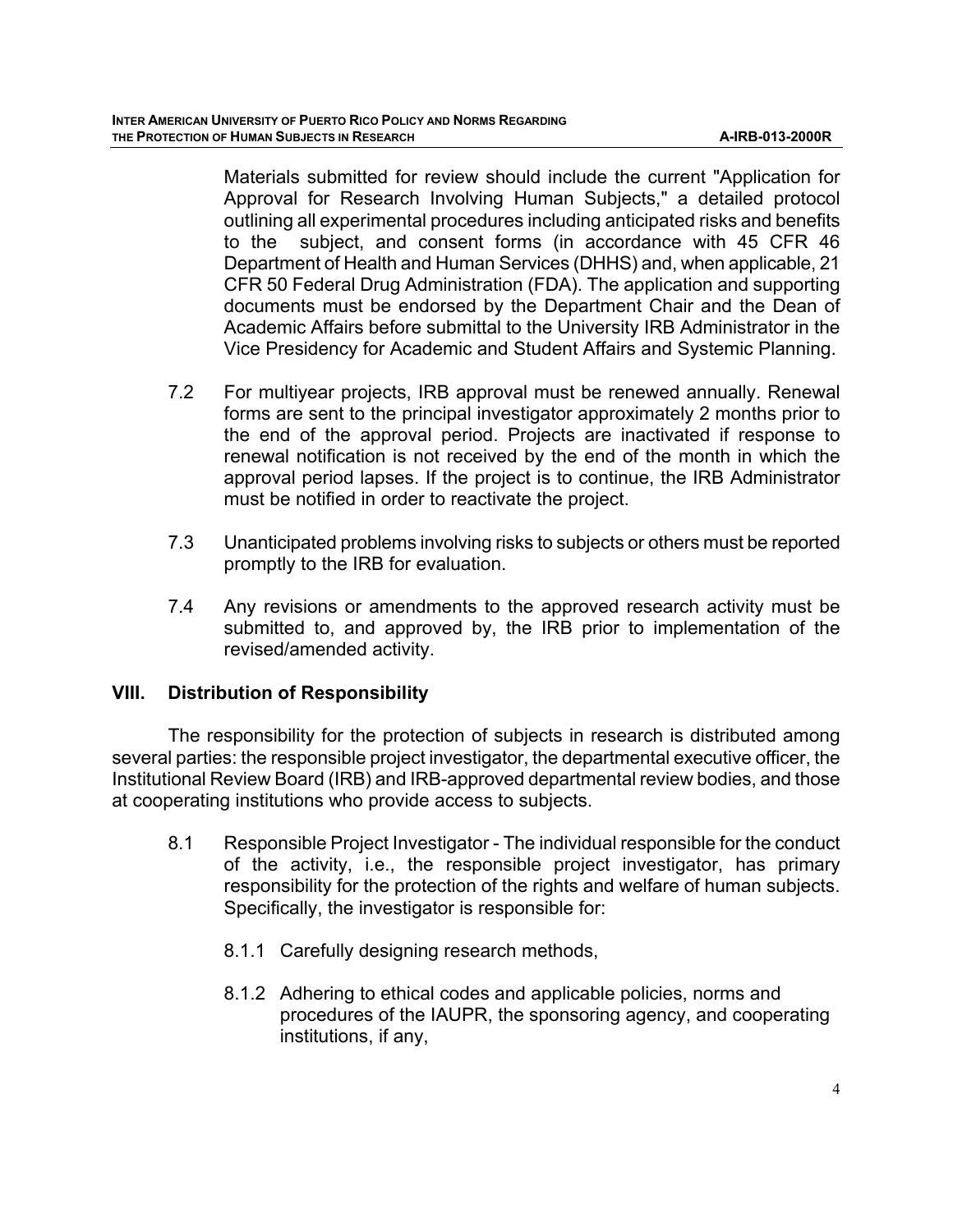- 8.1.3 Training and supervising personnel carrying out the research, both in respect to appropriate research methods and the rights of human subjects,
- 8.1.4 Obtaining prior (i.e. before any involvement of human subjects) approval for non-exempt human subjects research,
- 8.1.5 Obtaining prior approval for changes in a nonexempt research activity,
- 8.1.6 Reporting promptly to the IRB any unanticipated problems involving risks to subjects or others,
- 8.1.7 Retaining required records.
- 8.2 Campus Chief Academic Officer (i.e. Dean of Academic Affairs or Dean of Studies)

The Campus Chief of Academic Affairs is responsible for:

- 8.2.1 Ensuring that faculty, staff, and students are kept informed of the IAUPR policy, norms and procedures and of their responsibilities for protecting the rights and welfare of human subjects involved in research,
- 8.2.2 Ensuring that the campus review process, if any, operates within IRB-approved guidelines,
- 8.2.3 Ensuring that, for any course offered by the department in which students are expected to serve as human subjects in research & related activities, notification to this effect is given in the course description in the class schedules,
- 8.2.4 Reporting promptly to the IRB any unanticipated problems involving risks to subjects or others.
- 8.3 Institutional Review Board

The IRB is responsible for:

8.3.1 Providing initial and continuing review of nonexempt research,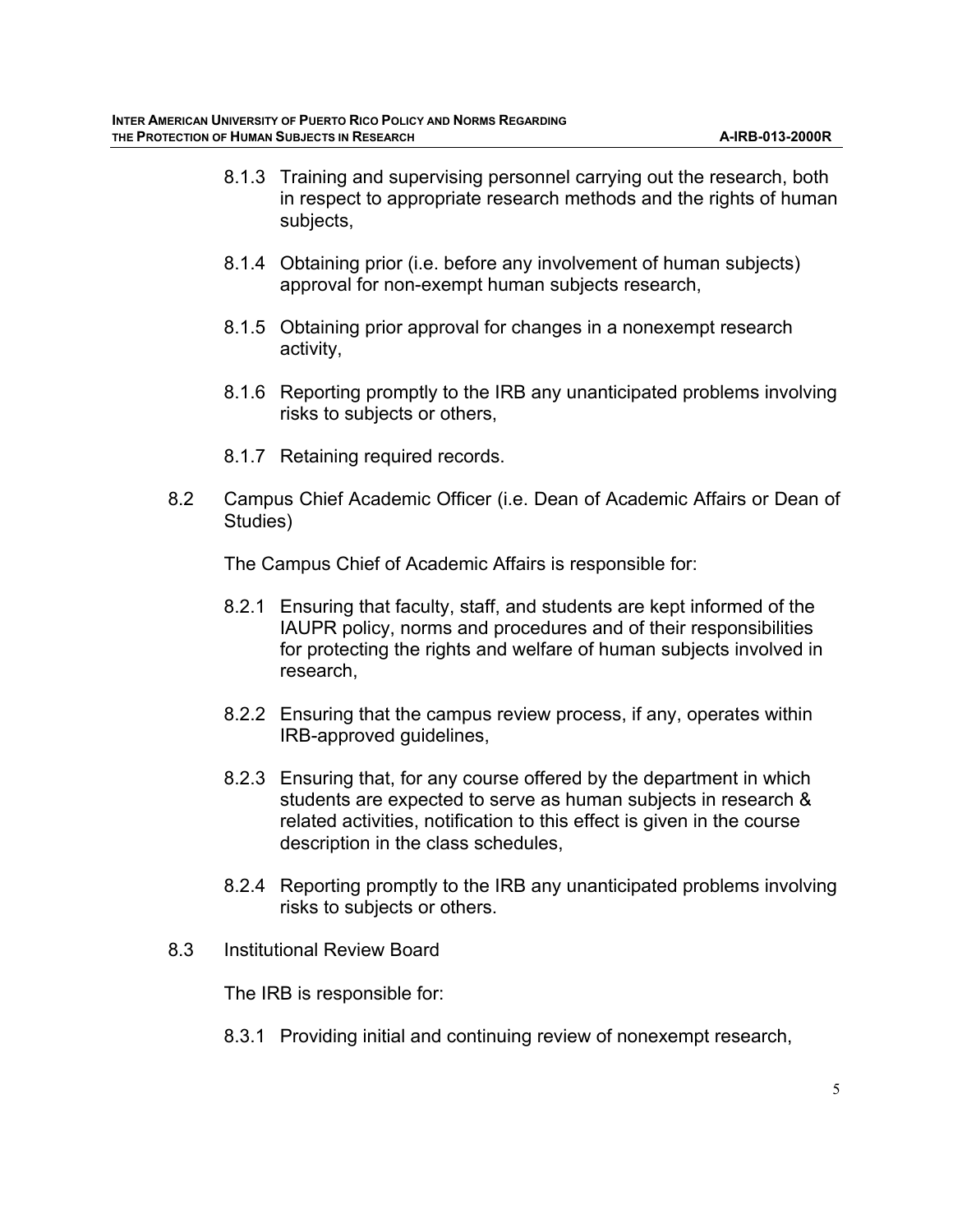- 8.3.2 Ascertaining acceptability of proposed research in terms of IAUPR policies, norms and procedures,
- 8.3.3 Prepare and maintain adequate documentation of all IRB activities,
- 8.3.4 Providing advice and information to investigators engaged in research involving human subjects.

The IAUPR IRB is additionally responsible for:

- 8.3.5 Developing policy, norms, procedures, information, and instructions regarding human subjects research,
- 8.3.6 Adjudicating differences and reviewing problems arising from research involving human subjects,
- 8.3.7 Ensuring compliance with externally mandated policies and regulations,
- 8.3.8 Reporting to the appropriate institutional officials and, for research governed by DHHS regulations, to the Secretary of DHHS, any serious or continuing noncompliance by investigators with the requirements and determinations of the IRB.
- 8.4 Individual or Institution Providing Access to Subjects

If access to research subjects is obtained through cooperating institutions, the authorized official of the cooperating institution must be informed of the research and should satisfy her or himself that the subjects' rights and welfare will be protected and that institutional commitments to the subjects will not be abridged. If professional practitioners or service agencies provide access to subjects, the individual providing access should ensure that his or her professional commitments to the clients are not abridged.

If the individual responsible for conduct of the activity is not an IAUPR employee or student, but the IAUPR is the cooperating institution providing access to research subjects, the individual providing access to the subjects is responsible for ensuring that IAUPR policies, norms and procedures, including review requirements, are met.

#### **IX. Violations**